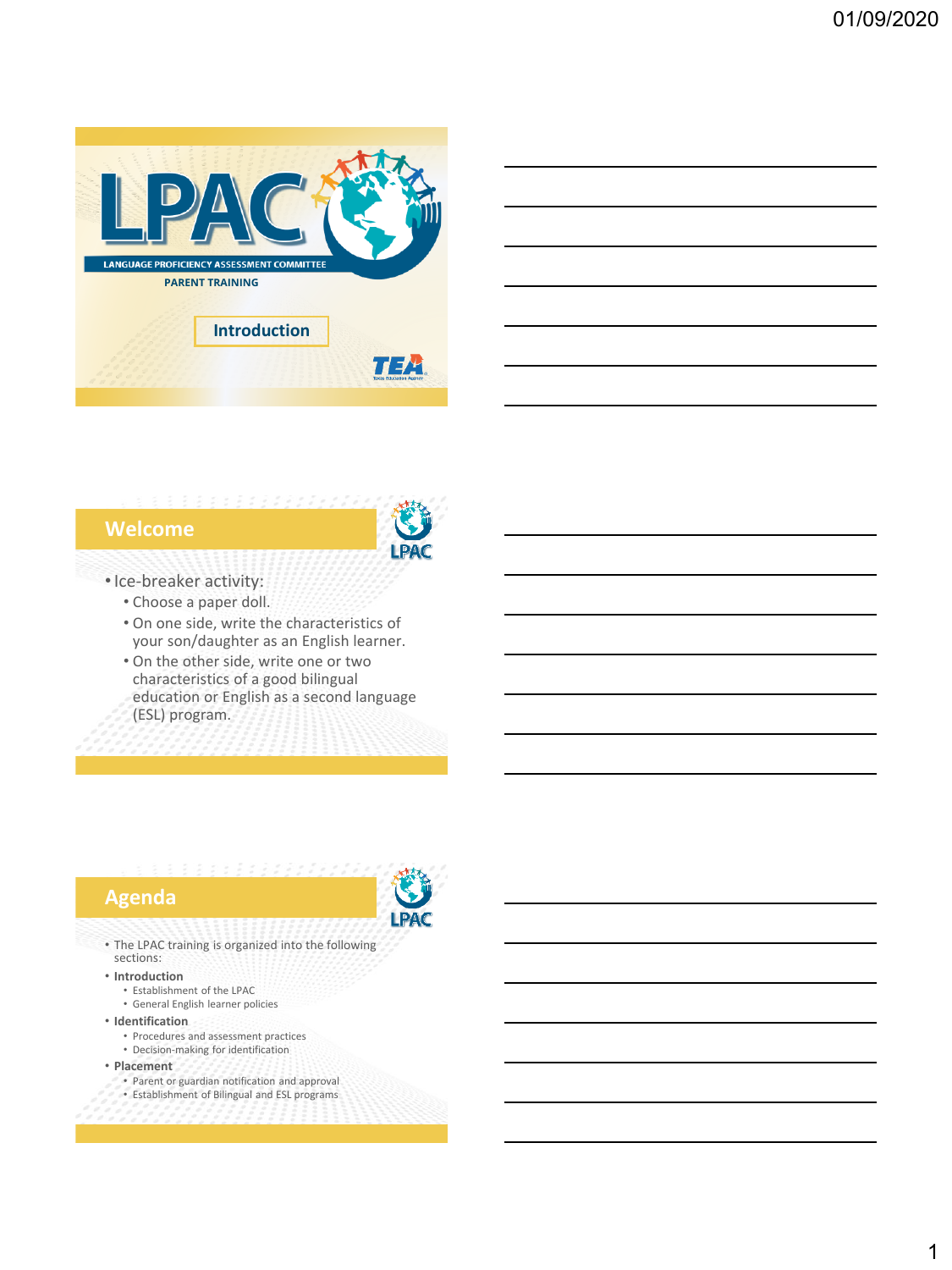# **Agenda**



### • **English Learner Services**

- Bilingual and ESL program models
- Staffing and staff development
- **Review and Reclassification** • Ongoing and annual review
	- Reclassification and exit

### • **Monitoring and Evaluation**

- Monitoring of reclassified English learners
- Program evaluation

# **Training Agenda**



### •Introduction

- •Identification
- Placement
- English Learner Services
- Review and Reclassification
- Monitoring and Evaluation

### **Introduction**



All districts must establish a Language Proficiency Assessment Committee (LPAC).

[Chapter 89: Subchapter BB](https://www.txel.org/commissionerrules/?tab=tab1) [Commissioner's Rules Concerning State Plan for](https://tea.texas.gov/about-tea/laws-and-rules/commissioner-rules-tac/coe-adopted/1806-adopted-revisions-to-19-tac-chapter-89-subchapter-bb)  Educating English Learners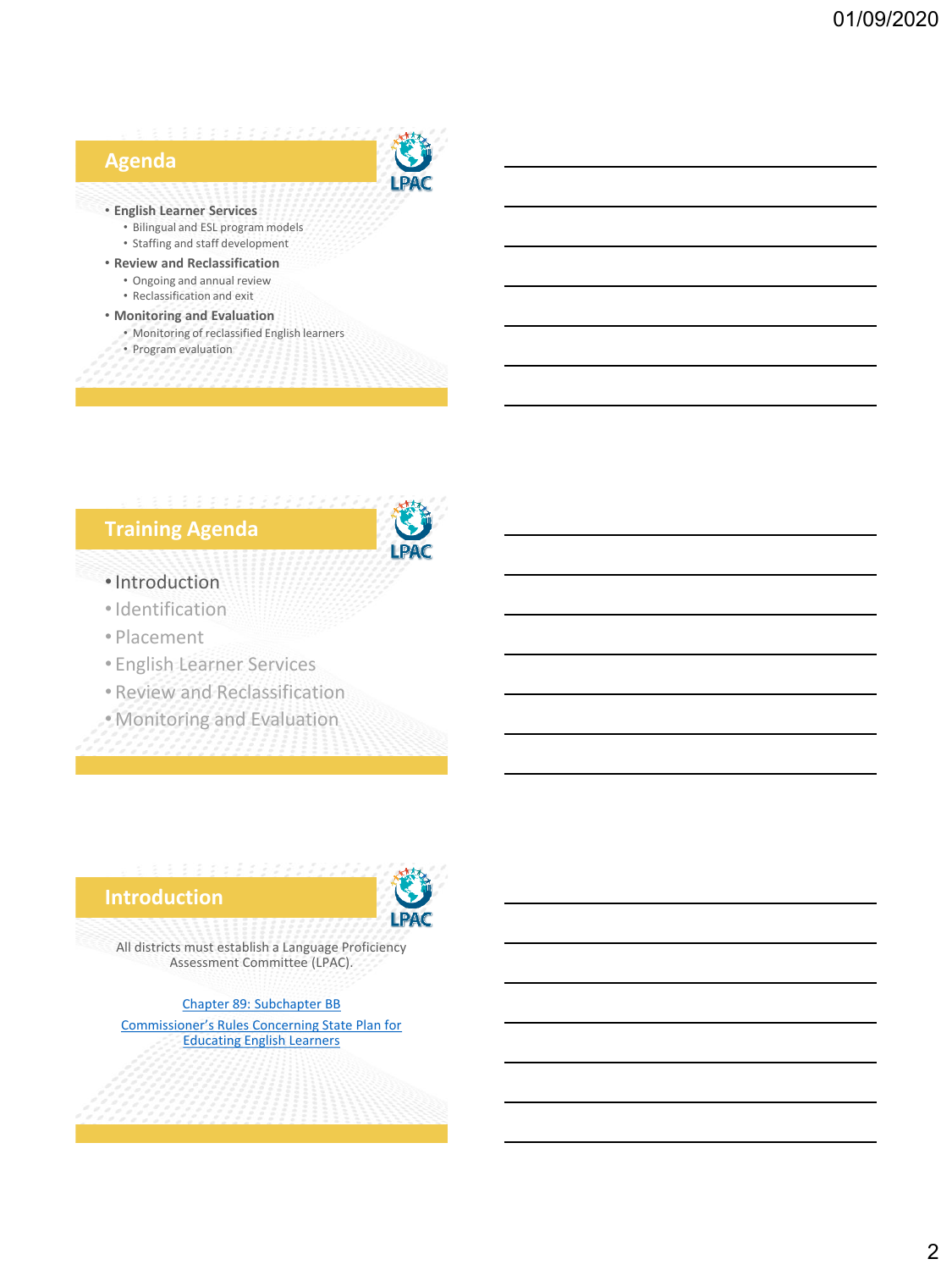### **Composition of the LPAC (Bilingual Program)**



The bilingual LPAC is composed of

- an appropriately certified bilingual educator,
- a parent or guardian of an English learner participating in a bilingual or ESL program, and
- a campus administrator.

**No parent or guardian serving on the LPAC shall be an employee of the school district.**

### **Composition of the LPAC (ESL Program)**



The ESL LPAC is composed of

- an appropriately certified ESL educator,
- a parent or guardian of an English learner participating in a bilingual or ESL program, and
- a campus administrator.

**No parent or guardian serving on the LPAC shall be an employee of the school district.**

## **LPAC Requirements**



- The LPAC reviews the progress of English learners
	- who participate in a bilingual or ESL program with parent or guardian approval, and
	- who do not participate in a program due to denial of services by the parent or guardian.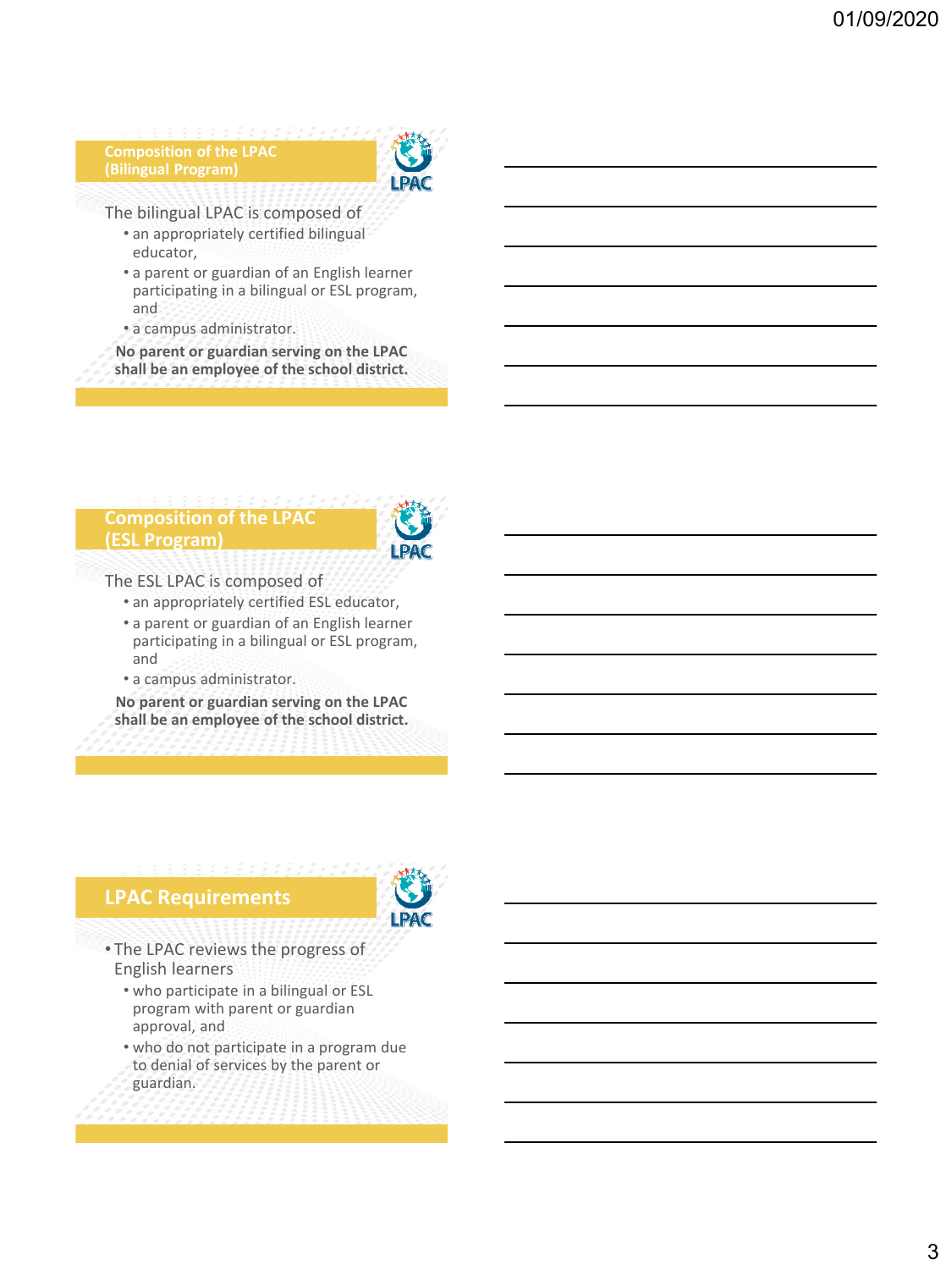



• LPAC members' responsibilities:

- Act for the school district
- Observe the laws
- Maintain confidentiality
- Receive annual training
- Meet when deemed necessary

# **Required LPAC Meetings**



### • LPAC members are required to meet

- within four calendar weeks of initial enrollment, for identification and/or review;
- prior to state assessments, for determination of appropriate assessments and designated supports;
- at the end of the year, for annual review and for the following year's placement decisions; and
- as needed, to discuss student progress.

# **LPAC Responsibilities**



- LPAC members have the following responsibilities:
	- Designate the language proficiency level of each English learner
	- Designate the level of academic achievement of each English learner
	- Designate the initial instructional placement of each English learner, subject to parent or guardian approval
	- Facilitate the participation of English learners in other special programs
	- Reclassify students, at the end of the school year only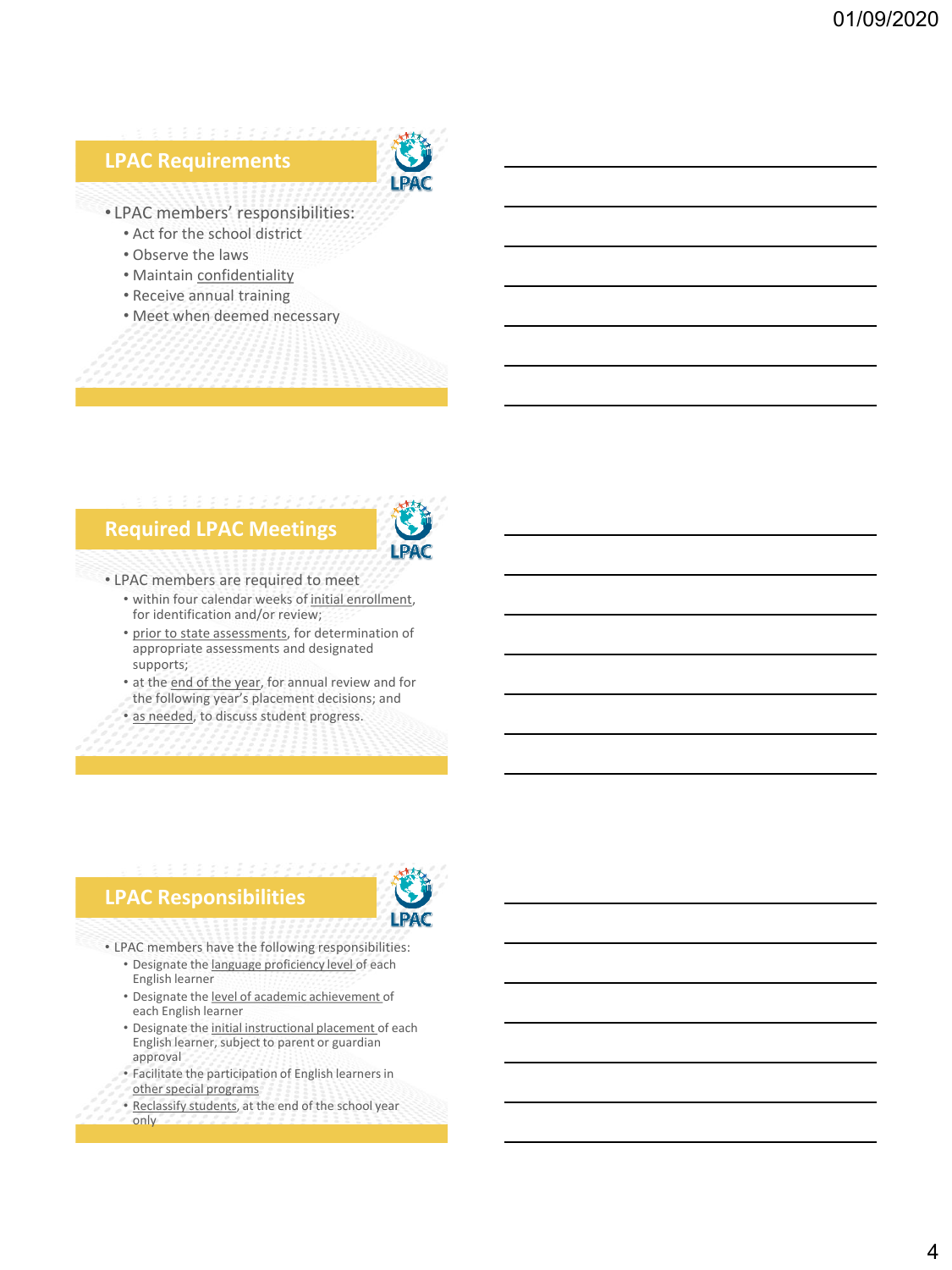# **Required Documentation of the LPAC** • All information must be documented: • Norms • Training certificates • Number of members

- Meetings
- Decisions





- •Introduction
- •Identification
- Placement
- English Learner Services
- Review and Reclassification
- Monitoring and Evaluation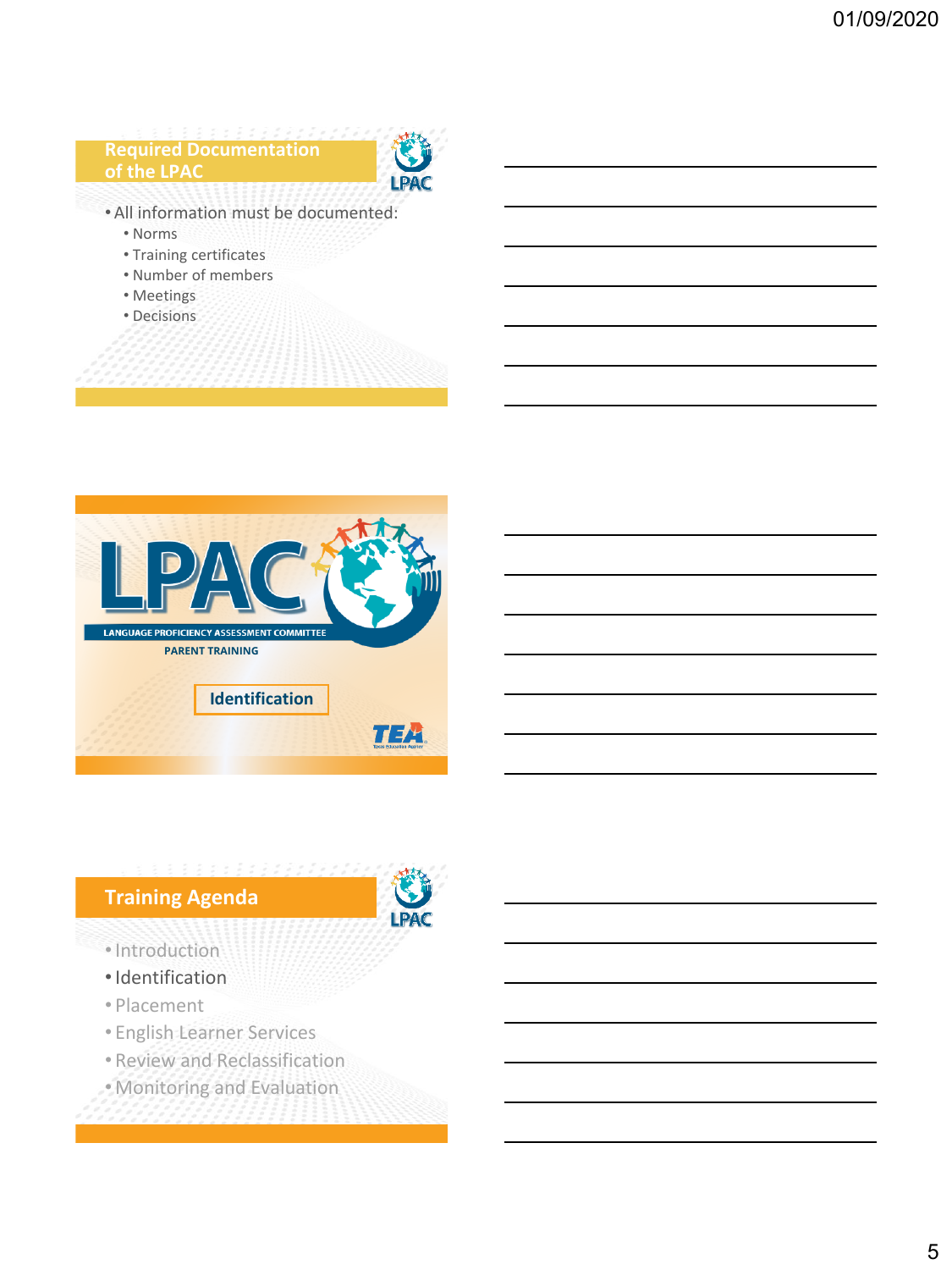# **Identification**



- Parents or guardians complete a Home Language Survey (HLS).
- If the response on the HLS indicates that a language other than English is used, the student shall be tested.
- The LPAC reviews the scores of the
- assessments given to the student to
- determine eligibility as an English learner.





- •Introduction
- •Identification
- Placement
- English Learner Services
- Review and Reclassification
- Monitoring and Evaluation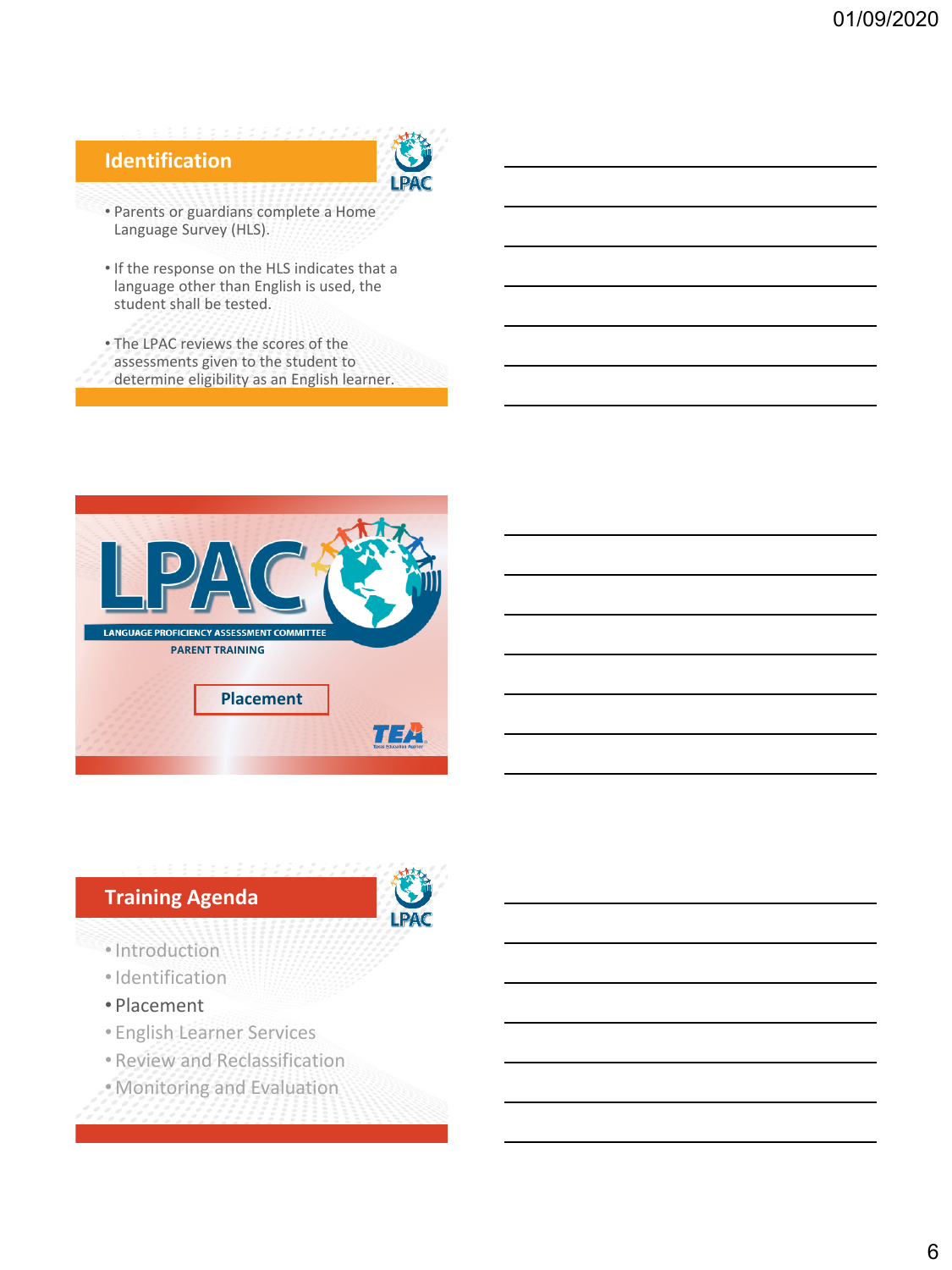# **Placement**



- After the LPAC reviews the results of the assessment/s, the LPAC recommends participation in a bilingual education or ESL program if the results indicate that English proficiency is not at a required level. The parent or guardian
	- is notified of the child's classification.
	- is notified of the child's placement into the required bilingual education or English as a second language (ESL) program.
	- shall be provided information describing the bilingual education or ESL program recommended.





- •Introduction
- •Identification
- Placement
- English Learner Services
- Review and Reclassification
- Monitoring and Evaluation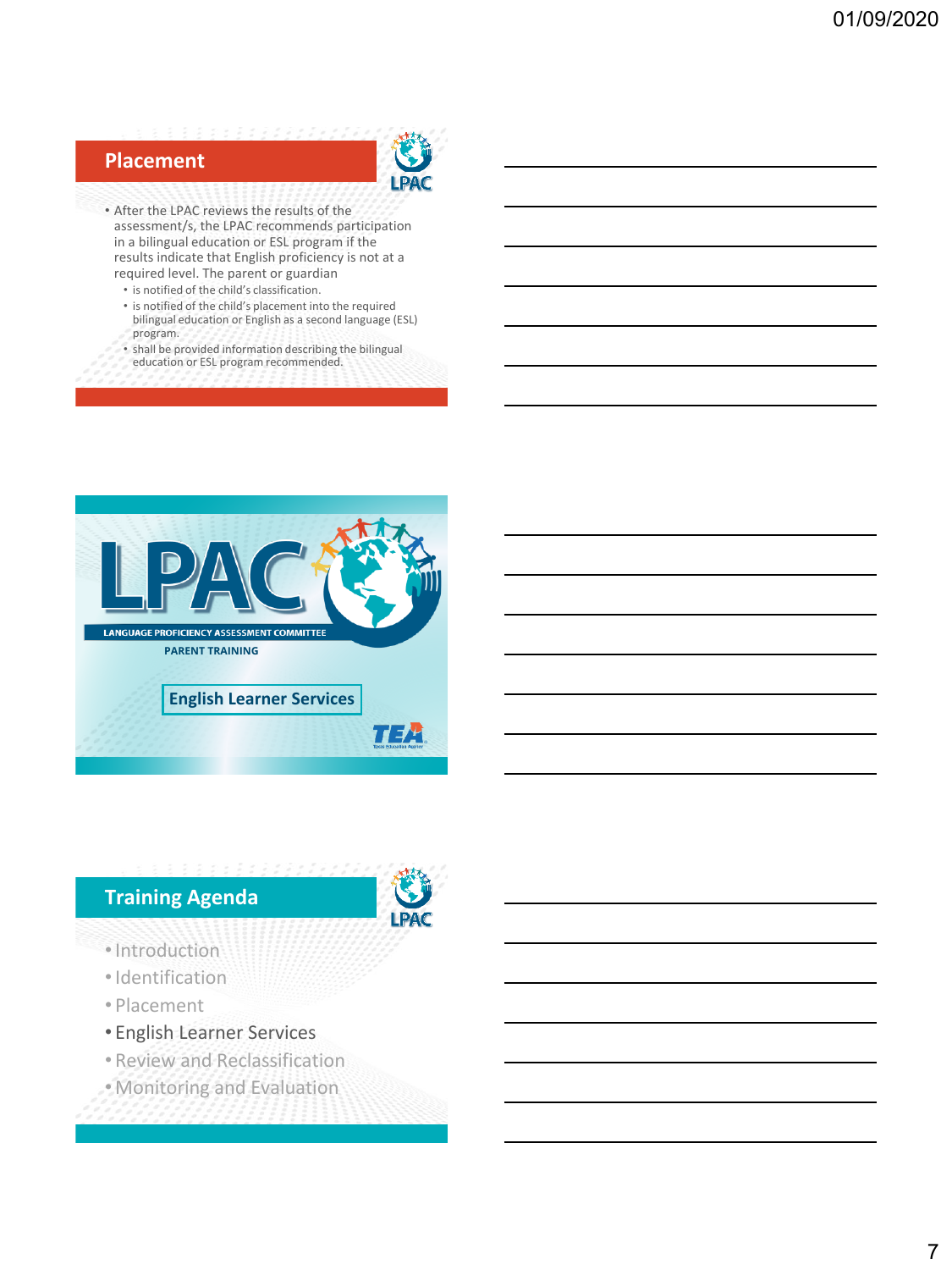**English Learner Services**



How do we know if a school district needs to implement a bilingual education program or an ESL program?

### **Bilingual or ESL**



- If the school district has an enrollment of 20 or more English learners of the same language classification in the same grade level district-wide, the district shall offer a bilingual education program for English learners in grades prekindergarten through 5.
- Grade 6 shall be included when clustered with elementary grades.
- If the district is not required to implement a bilingual education program, the district shall provide an ESL program for English learners.

# **Bilingual Education Program**



- The goal of bilingual education programs shall be to enable English learners to become competent in listening, speaking, reading, and writing in the English language through the development of literacy and academic skills in the primary language and English.
- Such programs shall emphasize the mastery of English language skills, as well as mathematics, science, and social studies, as integral parts of the academic goals for all students to enable English learners to participate equitably in school.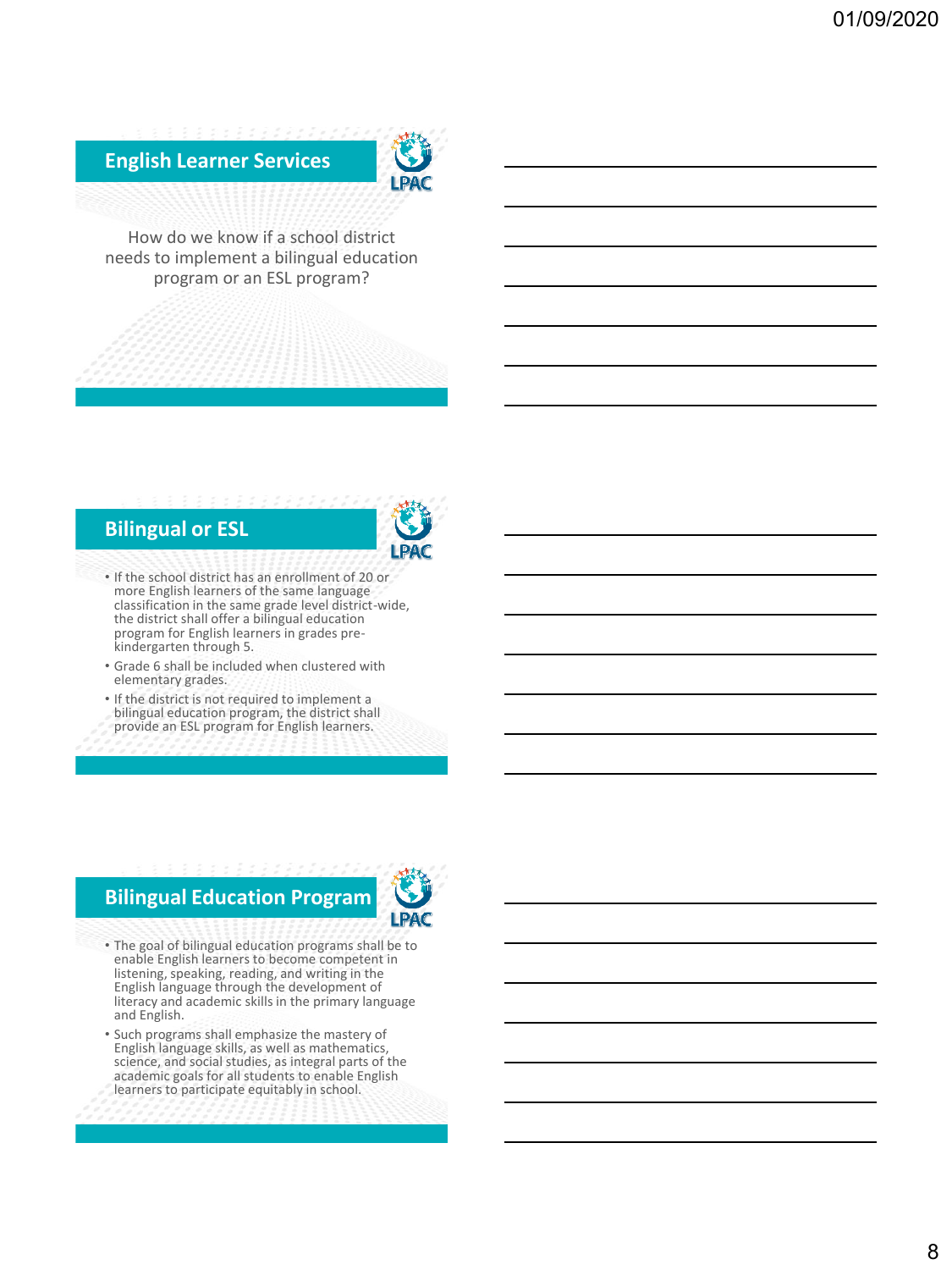

# **ESL Program**

- The goal of ESL programs shall be to enable English learners to become competent in listening, speaking, reading, and writing in the English language through the integrated use of second language acquisition methods.
- The ESL program shall emphasize the mastery of English language skills, as well as mathematics, science, and social studies, as integral parts of the academic goals for all students to enable English learners to participate equitably in school.





- •Introduction
- •Identification
- Placement
- English Learner Services
- Review and Reclassification
- Monitoring and Evaluation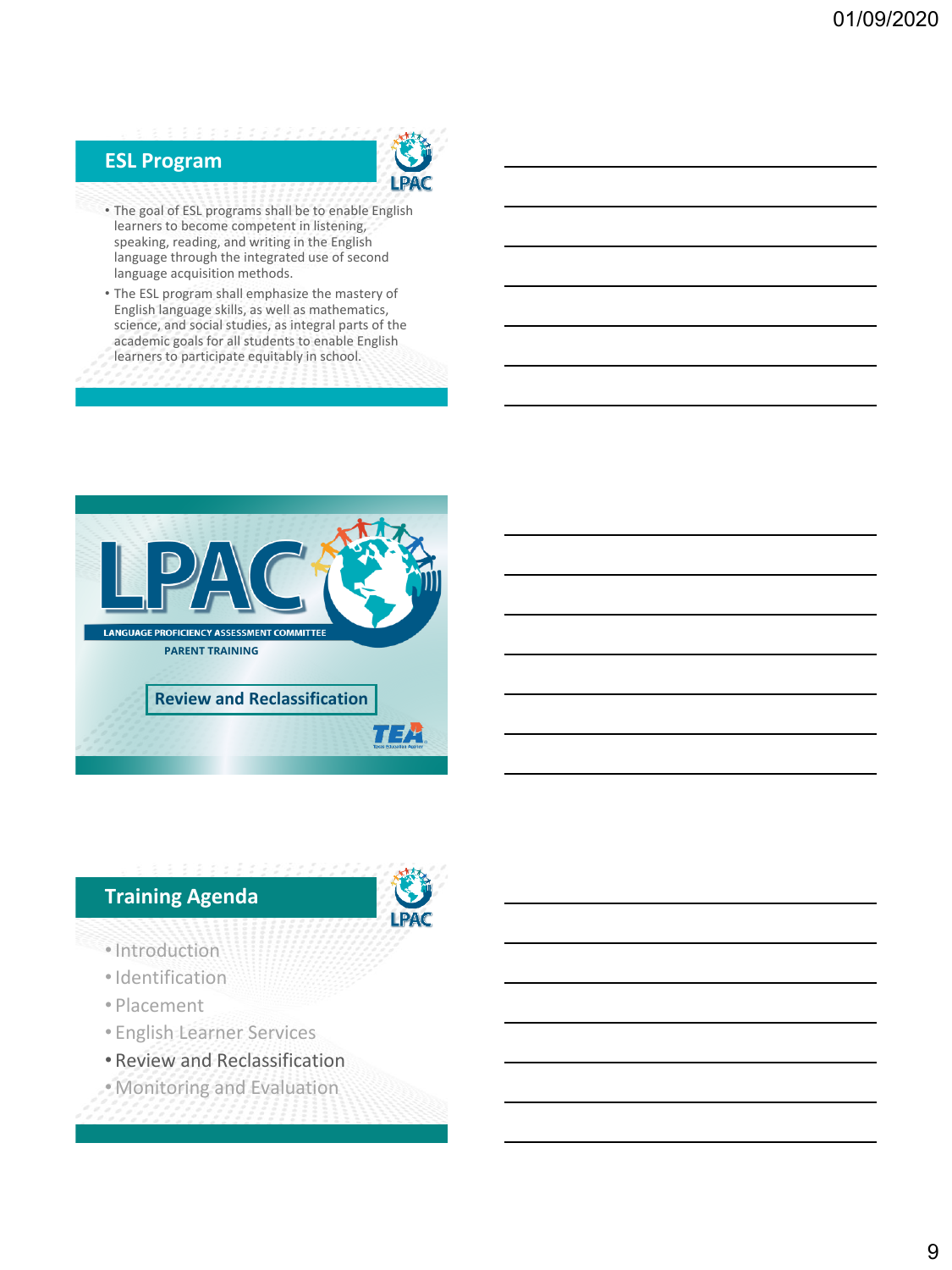

# **LPAC Annual Review**



### • The LPAC reviews the following:

- Oral language proficiency test data
- The student's academic proficiency level
	- grades
	- classroom tests
- English or Spanish Reading state assessment • English Writing state assessment data
- Subjective teacher evaluation

## **LPAC Annual Review**



Students in a pre-kindergarten and kindergarten may not be exited from a bilingual education or ESL program.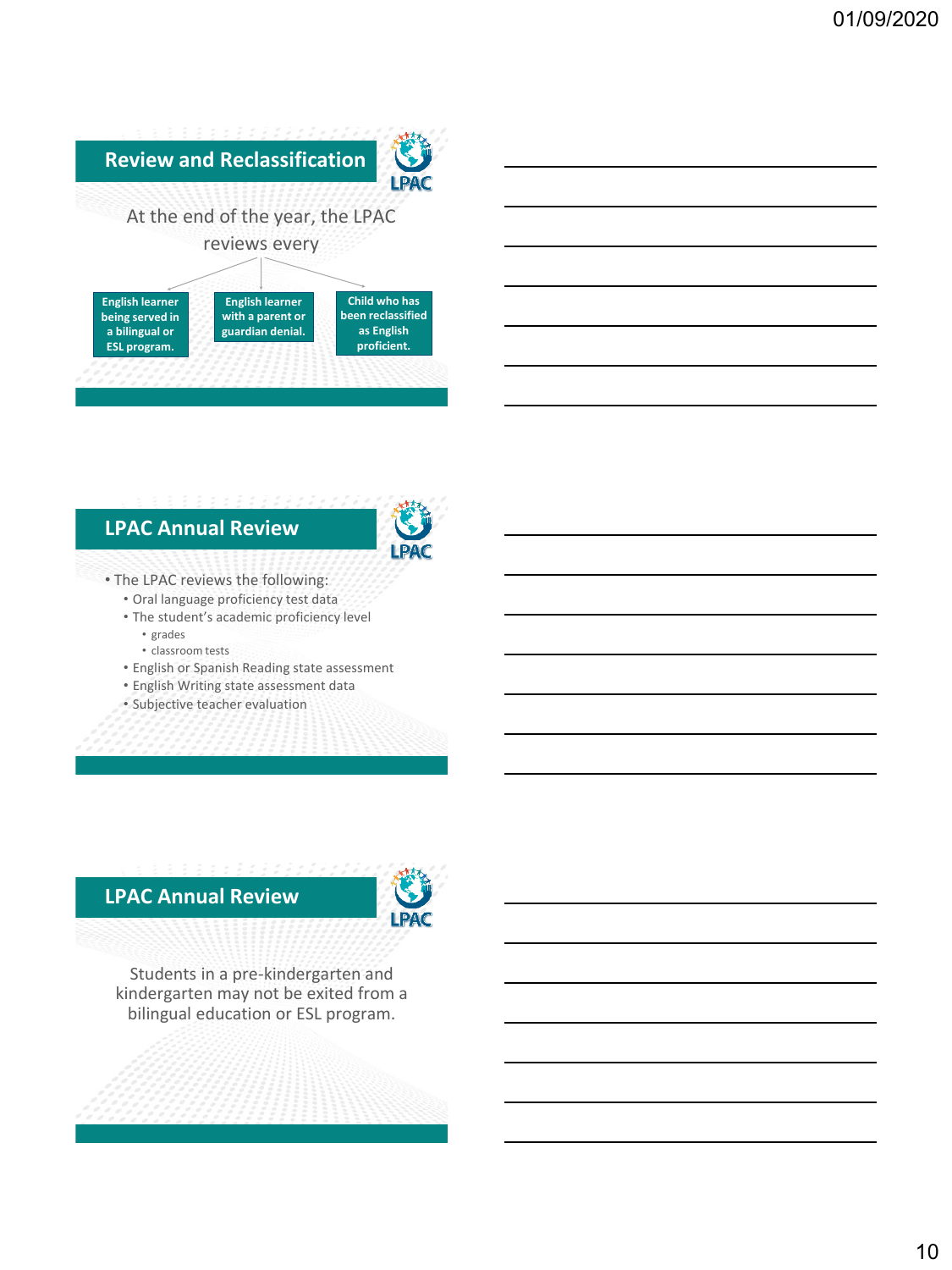

# **Training Agenda**



- •Introduction
- •Identification
- Placement
- English Learner Services
- Review and Reclassification
- Monitoring and Evaluation

## **Monitoring and Evaluation**



- Once the LPAC reclassifies a student as English proficient, parents or guardians must be notified that the student has met the state criteria for reclassification.
- The LPAC must monitor the reclassified student's progress for two years, including those who had a parent or guardian denial.